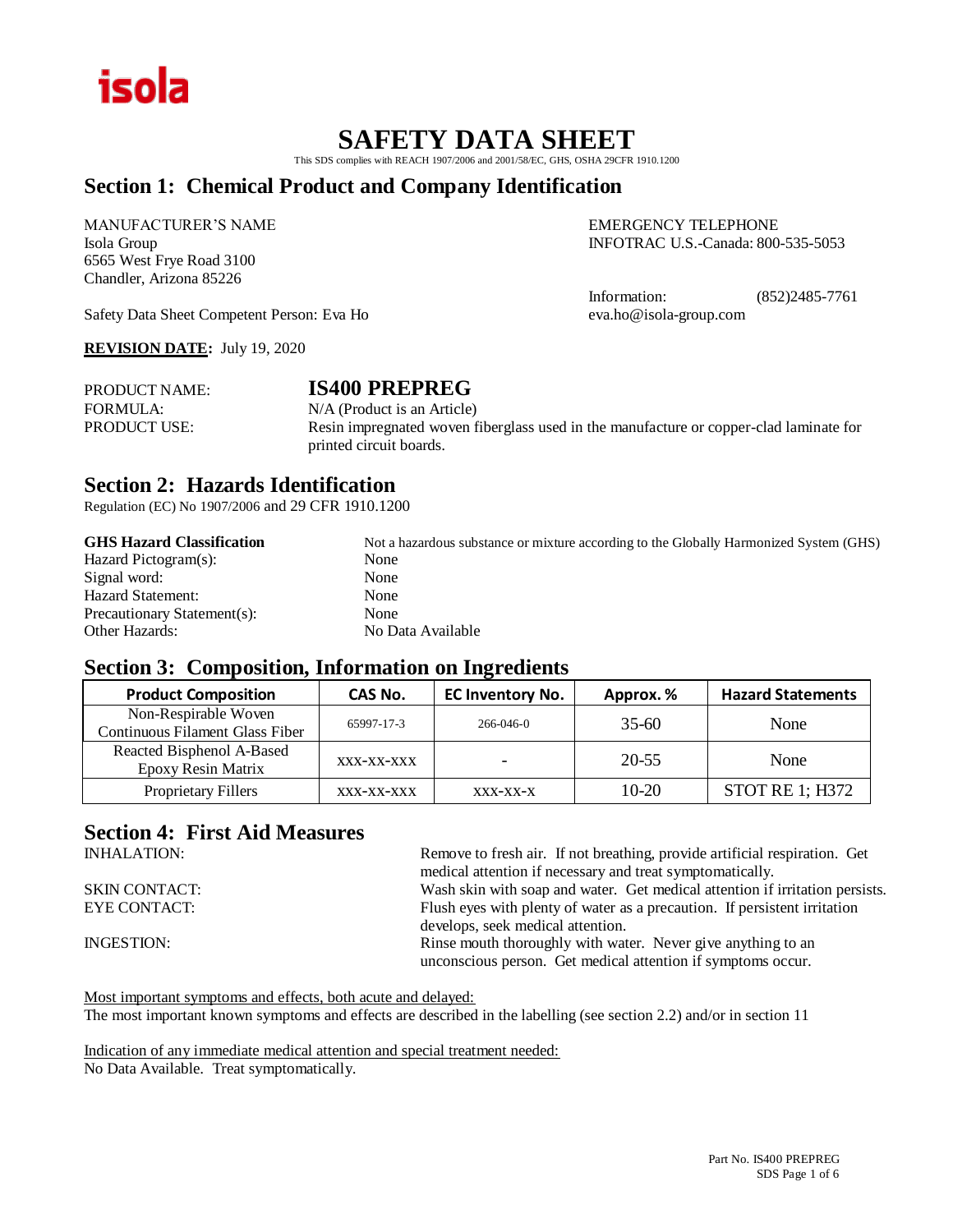## **Section 5: Fire-fighting Measures**

FLASH POINT: Not applicable FLAMMABLE LIMITS IN AIR (% by vol): Not applicable EXTINGUISHING MEDIA: Foam, Dry Chemical Powder, or Carbon Dioxide

SPECIAL FIREFIGHTING PROCEDURES: Wear self-contained breathing apparatus for firefighting if necessary.<br>UNUSUAL FIRE AND EXPLOSION HAZARDS: Thermal decomposition or combustion may give off toxic fumes, gase Thermal decomposition or combustion may give off toxic fumes, gases and vapors.

## **Section 6: Accidental Release Measures**

PERSONAL PRECAUTIONS, PROTECTIVE EQUIPMENT AND EMERGENCY PROCEDURES: Prevent dust formation. Ensure adequate ventilation and isolate area. Wear proper protective equipment as specified in Section

8. Do not breathe dust or fumes/vapor from heated product.

#### ENVIRONMENTAL PRECAUTIONS:

No special environmental precautions required.

#### METHODS AND MATERIAL FOR CONTAINMENT AND CLEANUP:

Wear proper protective equipment as specified in Section 8: Exposure Controls/Personal Protection. If material is released or spilled, sweep, shovel or vacuum material and place in closed containers for subsequent reuse or disposal.

DISPOSAL METHOD: Disposal should be made in accordance with federal, state and local regulations.

REFERENCE TO OTHER SECTIONS: See Sections 8 and 13.

## **Section 7: Handling and Storage**

PRECAUTIONS TO BE TAKEN IN HANDLING AND STORAGE:

Store in a cool dry place. Avoid excessive heat and ignition sources. Further processing of solid materials may result in the formation of combustible dusts. The potential for combustible dust formation should be taken into consideration before additional processing occurs. Provide appropriate exhaust ventilation at places where dust is formed.

INFORMATION ON EMPTIED CONTAINER: Not applicable

SPECIFIC USES: Resin impregnated woven fiberglass used in the manufacture or copper-clad laminate for printed circuit boards.

## **Section 8: Exposure Controls/Personal Protection**

EXPOSURE CONTROLS:

#### VENTILATION:

Provide general ventilation and local exhaust ventilation to meet TLV requirements of individual ingredients and to control dusting conditions. If cutting or rimming with power equipment then dust collectors and local ventilation should be used. Avoid unnecessary exposure to dust and handle with care. Keep work area clean of dust and fibers by using an industrial vacuum cleaner with high efficiency filter or wetting down area with water. Never use compressed air and avoid dry sweeping.

#### EYE PROTECTION:

Wear safety glasses with side shields. Use equipment for eye protection tested and approved under appropriate government standards such as NIOSH (US) or EN 166(EU).

#### RESPIRATORY PROTECTION:

Respiratory protection is not required. Where protection from nuisance levels of dusts are desired, use type N95 (US) or type P1 (EN 143) dust masks. Use a NIOSH/MSHA or European Standard (EN) approved respirator if exposure limits are exceeded or if irritation or other symptoms are experienced. Follow the OSHA respirator regulations found in 29 CFR 1910.134 or the CEN European Standards (EU).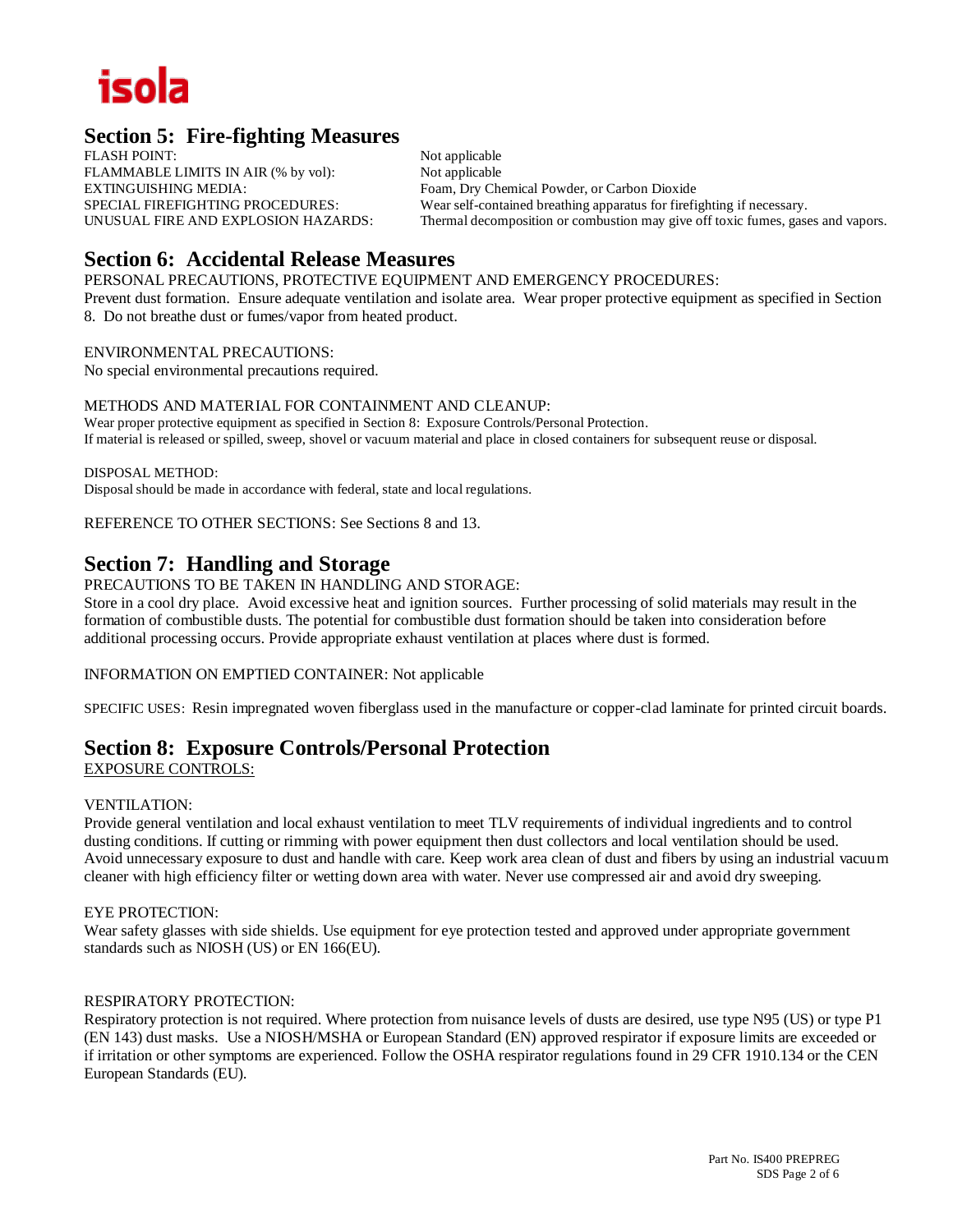

#### PROTECTIVE GLOVES:

Glove use is recommended. Gloves must be inspected prior to use. Use proper glove removal technique (without touching glove's outer surface) to avoid skin contact with glove contamination. Dispose of contaminated gloves after use in accordance with applicable laws and good laboratory practices. Wash and dry hands.

#### SKIN PROTECTION:

Suitable protective clothing to prevent skin contact is recommended.

#### WORK/HYGIENE PRACTICES:

Provide good personal hygiene after handling. Avoid contact with eyes. Wash hands after handling.

#### OTHER EQUIPMENT:

Make safety shower, eyewash stations, and hand washing equipment available in the work area.

#### CONTROL PARAMETERS:

| Component           | CAS No.    | Value                                                                                                                                                                                                                   | <b>Control Parameters</b>                                                                                      | <b>Basis</b>                                                                                  |  |
|---------------------|------------|-------------------------------------------------------------------------------------------------------------------------------------------------------------------------------------------------------------------------|----------------------------------------------------------------------------------------------------------------|-----------------------------------------------------------------------------------------------|--|
| Proprietary Fillers | XXX-XX-XXX | <b>TWA</b>                                                                                                                                                                                                              | 20 Million particles per<br>cubic foot                                                                         | USA. Occupational Exposure Limits<br>(OSHA) - Table Z-3 Mineral Dusts                         |  |
|                     | remarks    | Based on impinger samples counted by light-field techniques. Containing less than<br>1% quartz; if 1% quartz or more, use quartz limit. mppcf $\bar{x}$ 35.3 = million particles<br>per cubic meter = particles per c.c |                                                                                                                |                                                                                               |  |
|                     |            | <b>TWA</b>                                                                                                                                                                                                              | $2$ mg/m $3$                                                                                                   | <b>USA. NIOSH Recommended</b><br><b>Exposure Limits</b>                                       |  |
|                     |            | <b>TWA</b>                                                                                                                                                                                                              | $2$ mg/m $3$                                                                                                   | USA. ACGIH Threshold Limit<br>Values (TLV)                                                    |  |
|                     |            | Lower Respiratory Tract irritation<br>Pulmonary function                                                                                                                                                                |                                                                                                                |                                                                                               |  |
|                     |            |                                                                                                                                                                                                                         |                                                                                                                |                                                                                               |  |
|                     |            |                                                                                                                                                                                                                         | Pulmonary fibrosis<br>The value is for particulate matter containing no asbestos and $\langle 1\%$ crystalline |                                                                                               |  |
|                     |            | silica.                                                                                                                                                                                                                 |                                                                                                                |                                                                                               |  |
|                     |            | Not classifiable as a human carcinogen.                                                                                                                                                                                 |                                                                                                                |                                                                                               |  |
|                     |            |                                                                                                                                                                                                                         |                                                                                                                | California permissible exposure                                                               |  |
|                     |            | PEL                                                                                                                                                                                                                     | $2 \text{ mg/m}$                                                                                               | limits for chemical contaminants                                                              |  |
|                     |            |                                                                                                                                                                                                                         |                                                                                                                | (Title 8, Article 107)                                                                        |  |
|                     |            | See section 5208                                                                                                                                                                                                        |                                                                                                                |                                                                                               |  |
|                     | XXX-XX-XXX | <b>TWA</b>                                                                                                                                                                                                              | 20Million particles per<br>cubic foot                                                                          | USA. Occupational Exposure Limits<br>(OSHA) - Table Z-3 Mineral Dusts                         |  |
|                     | remarks    | Based on impinger samples counted by light-field techniques. mppcf $x 35.3 =$<br>million particles per cubic meter $=$ particles per c.c                                                                                |                                                                                                                |                                                                                               |  |
|                     |            | <b>TWA</b>                                                                                                                                                                                                              | 80mg/m3 / %SiO2                                                                                                | USA. Occupational Exposure Limits<br>(OSHA) - Table Z-3 Mineral Dusts                         |  |
|                     |            | <b>TWA</b>                                                                                                                                                                                                              | $6$ mg/m $3$                                                                                                   | <b>USA. NIOSH Recommended</b><br><b>Exposure Limits</b>                                       |  |
|                     |            | PEL                                                                                                                                                                                                                     | $6 \text{ mg/m}$                                                                                               | California permissible exposure<br>limits for chemical contaminants<br>(Title 8, Article 107) |  |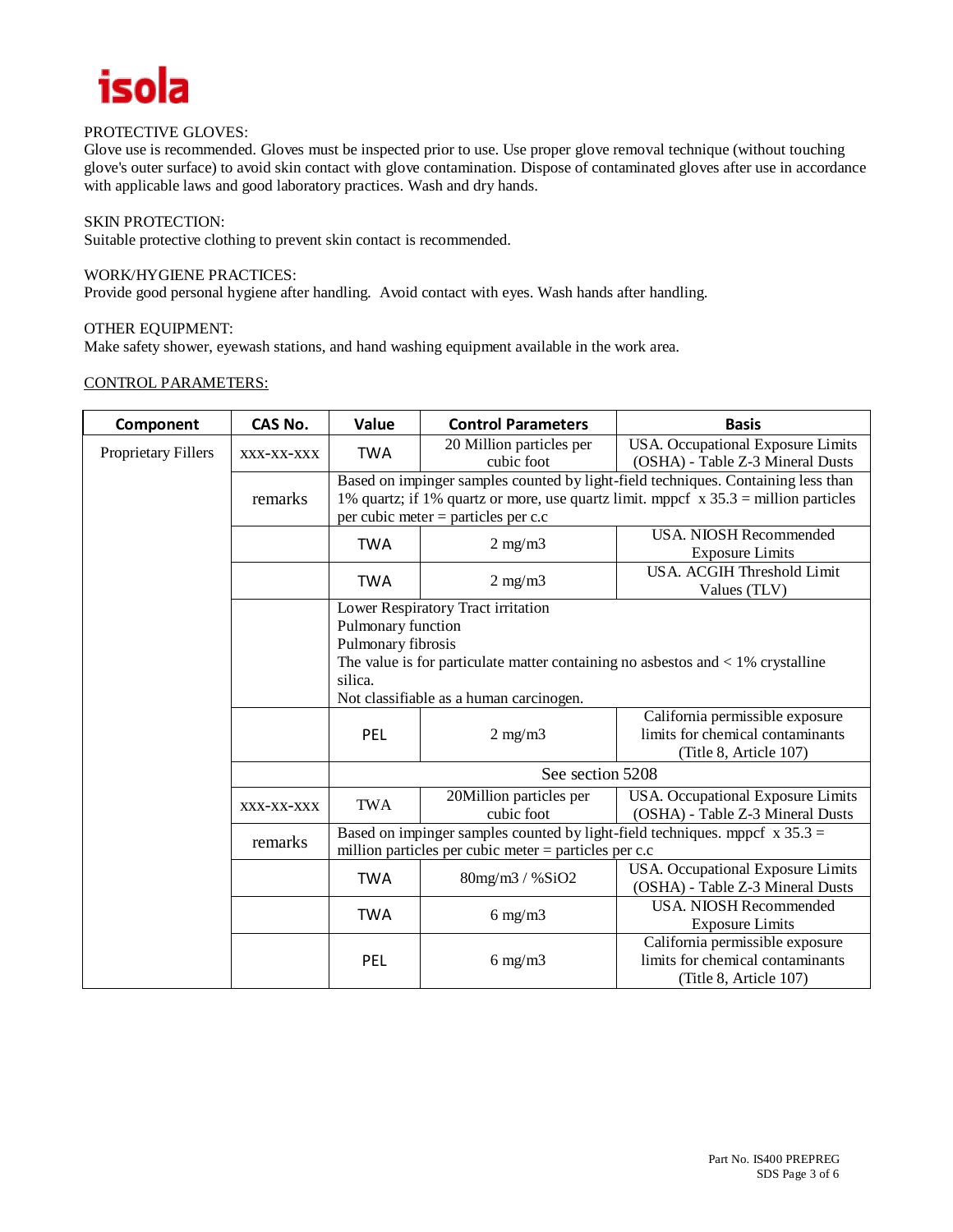## **Section 9: Physical and Chemical Properties**

APPEARANCE - COLOR: PHYSICAL STATE: Solid ODOR: N/A PRODUCT CRITERIA

|                                              | PRODUCT CRITERIA          |
|----------------------------------------------|---------------------------|
| <b>ODOR THRESHOLD</b>                        | Not Available for product |
| <b>PH</b>                                    | Not Available for product |
| <b>FLASH POINT:</b>                          | Not Available for product |
| LOWER EXPLOSIVE LIMIT; UPPER EXPLOSIVE LIMIT | Not Available for product |
| FLAMMABILITY (Solid, gas)                    | Not Available for product |
| <b>EXPLOSIVE PROPERTIES</b>                  | Not Available for product |
| <b>OXIDIZING PROPERTIES</b>                  | Not Available for product |
| SPECIFIC GRAVITY (@25 °C):                   | Not Available for product |
| <b>EVAPORATION RATE:</b>                     | Not Available for product |
| % VOLATILE by VOLUME                         | Not Available for product |
| PARTITION COEFFICIENT                        | Not Available for product |
| AUTO IGNITION TEMPERATURE                    | Not Available for product |
| DECOMPOSITION TEMPERATURE                    | Not Available for product |
| <b>BOILING POINT:</b>                        | Not Available for product |
| <b>MELTING POINT:</b>                        | Not Available for product |
| <b>VAPOR PRESSURE</b>                        | Not Available for product |
| VAPOR DENSITY $(AIR = 1)$                    | Not Available for product |
| <b>SOLUBILITY IN WATER:</b>                  | Insoluble                 |
| WATER SOLUBILITY IN THE SOLVENT              | Not Available for product |
| <b>FREEZING POINT:</b>                       | Not Available for product |
| <b>VISCOSITY</b>                             | Not Available for product |
| <b>VOC CONTENT</b>                           | Not Available for product |

#### OTHER INFORMATION

None

## **Section 10: Stability and Reactivity**

REACTIVITY: Stable under normal storage conditions.

CHEMICAL STABILITY: Stable under recommended storage conditions

POSSIBILITY OF HAZARDOUS REACTIONS: No data available.

CONDITIONS TO AVOID: Exposure to excessive heat, flames, sparks and other ignition sources as well as moist air and water. Avoid incompatible materials. Avoid excessive dust generation.

INCOMPATIBLE MATERIALS: Avoid contact with strong oxidizing agents, strong acids, strong bases, mercaptans and amines.

HAZARDOUS DECOMPOSITION PRODUCTS: Dense smoke, acrid vapors and fumes, aliphatic and aromatic hydrocarbons of variable composition,  $CO<sub>X</sub>$ ,  $NO<sub>X</sub>$ . Decomposition products depend on temperature, air supply and other materials that may be present. Uncontrolled exothermic reactions of epoxy resins release phenolics, carbon monoxide and water.

## **Section 11: Toxicological Information**

**There is no toxicological information available for the product (article) itself.**

## **Section 12: Ecological Information**

**There is no ecological information available for the product (article) itself.**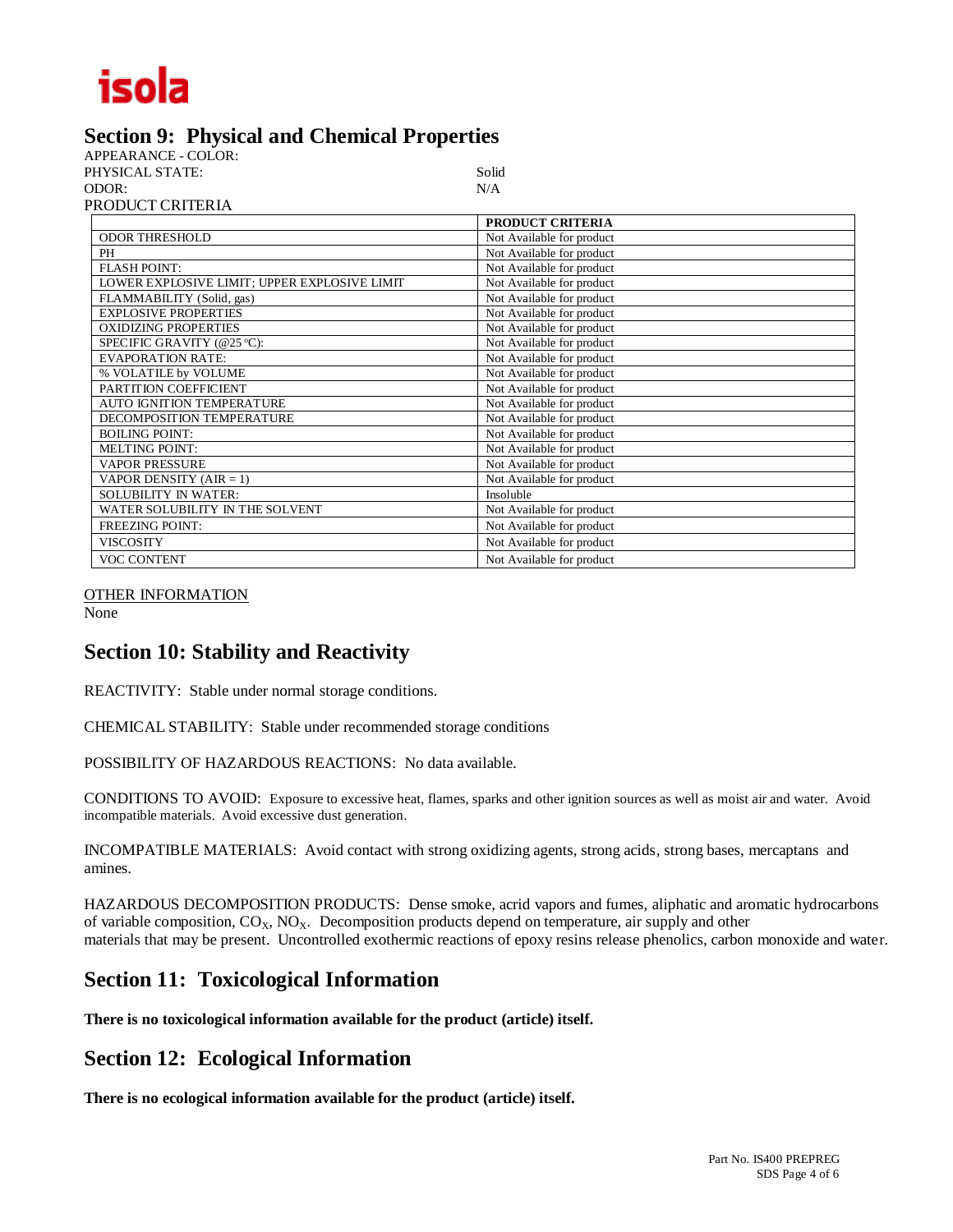## **Section 13: Disposal Considerations**

Dispose according to local, state, and national regulations. **Section 14: Transport Information** 

| <b>DOT TRANSPORT:</b>                                   | Not Regulated |
|---------------------------------------------------------|---------------|
| ADR = International Carriage of Dangerous Goods by Road | Not Regulated |
| <b>RAIL TRANSPORT:</b>                                  | Not Regulated |
| <b>SEA TRANSPORT: IMDG</b>                              | Not Regulated |
| <b>AIR TRANSPORT: IATA/ICAO</b>                         | Not Regulated |

## **Section 15: Regulatory Information**

OSHA HAZARD COMMUNICATION STANDARD This product is a not "Hazardous Chemical" as defined by 29 CFR 1910.1200.

TOXIC SUBSTANCES CONTROL ACT (TSCA) STATUS: This product is in compliance with all rules, regulations, and orders of TSCA.

SUPERFUND AMENDMENTS AND REAUTHORIZATION ACT OF 1986 (SARA) TITLE III (EPCRA) SECTIONS 311 AND 312: None

SUPERFUND AMENDMENTS AND REAUTHORIZATION ACT OF 1986 (SARA) TITLE III (EPCRA) SECTION 313 SUPPLIER NOTIFICATION: None

#### CALIFORNIA PROPOSITION 65:

This regulation requires a warning for California Proposition 65 chemical(s) under the statute. The California proposition 65 chemical(s) contained in this product are: None.

#### CANADA:

This MSDS contains all of the information required by the Controlled Products Regulations (CPR).

#### WHMIS-INFORMATION:

This product has been classified in accordance with the hazard criteria of the Controlled Products Regulations (CPR), SOR/88-66. The classes of controlled products listed in the CPR, Section 32, Part IV, have been reviewed and based on Professional Judgment this product has been determined to not be WHMIS controlled.

#### EUROPEAN UNION:

This product has been reviewed for compliance with the following European Community Directives: REACH 1907/2006; Regulation (EC) No 1272/2008 on classification, labeling and packaging (CLP) of substances and mixtures.

## **Section 16: Other Information**

| <b>Revision Comments:</b>   | Initial version (August 1, 2004)                                                    |
|-----------------------------|-------------------------------------------------------------------------------------|
| <b>Revision Number:</b>     | 5 (July 19, 2020)                                                                   |
| <b>Previous Revisions:</b>  | April 23, 2018 (4); March 16, 2015 (3); November 18, 2008 (2); December 6, 2005 (1) |
| <b>Information Sources:</b> | REACH, OSHA 29CFR 1910.1200, Manufacturer SDSs.                                     |

#### FOR INDUSTRIAL USE ONLY

Disclaimer: This product is an ARTICLE as defined in the applicable regulations. This SDS document is generated to distribute health, safety and environmental data. It is not a specification sheet and none of the displayed data should be construed as a specification. Information on this SDS sheet was obtained from sources which we believe are reliable, and we believe that the